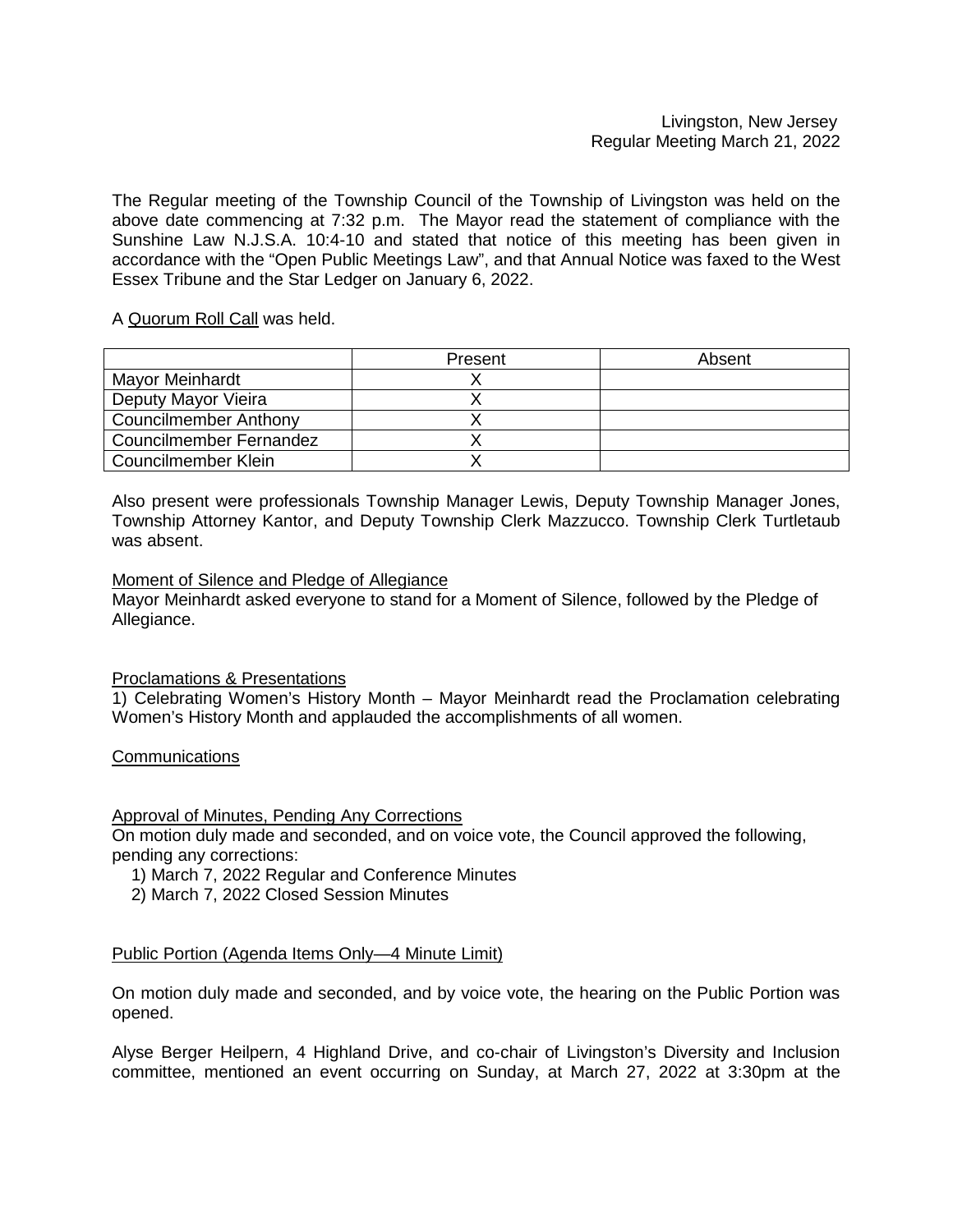Senior Community Center, and that all are invited to attend and celebrate inspiring women in the community.

Justin Eschert Alpert, 56 Amherst Place, questioned the purpose of Ordinance 4-2022. He expressed opposition to a proposed warehouse at 8 Peachtree Hill Road and stated that it doesn't add value to the community.

There being no speakers, on motion duly made and seconded and on voice vote, the public portion on Agenda items was closed.

#### Passage of Ordinances

Final Hearing/2nd Reading There were none.

## Introduction

Ord. 4-2022 Approving the Application for a Long-Term Exemption and Authorizing the Execution of a Financial Agreement Related to a Redevelopment Project Located at 8 Peach Tree Hill Rd was read by title. On motion duly made and seconded, and on Roll Call vote, all members present voted YES. It was ordered advertised according to law, to come up for public hearing second reading and final consideration at a Regular meeting of the Township Council on Monday, April 4, 2022.

|                       | Yes | No | Abstain |
|-----------------------|-----|----|---------|
| Ed Meinhardt          |     |    |         |
| Michael Vieira        |     |    |         |
| Al Anthony            |     |    |         |
| <b>Rudy Fernandez</b> |     |    |         |
| <b>Shawn Klein</b>    |     |    |         |

# Res 22-118 Consent Agenda for Resolutions

WHEREAS, the Township Council of the Township of Livingston has determined that certain items on its agenda which have the unanimous approval of all Councilmembers and do not require comment shall be termed the "Consent Agenda"; and

WHEREAS, the Township Council has determined that to increase its efficiency, the Consent Agenda shall be adopted with one resolution;

NOW, THEREFORE, BE IT RESOLVED by the Township Council that the items on the regular agenda for March 21, 2022 attached hereto, which are preceded by an "\*" are the Consent Agenda and are hereby accepted, approved and/or adopted.

## \*Res 22-119 Transfer 2021 Budget Appropriations

WHEREAS, New Jersey Statute Title 40A:4-58 provides for appropriation transfers as of November 1, 2021; and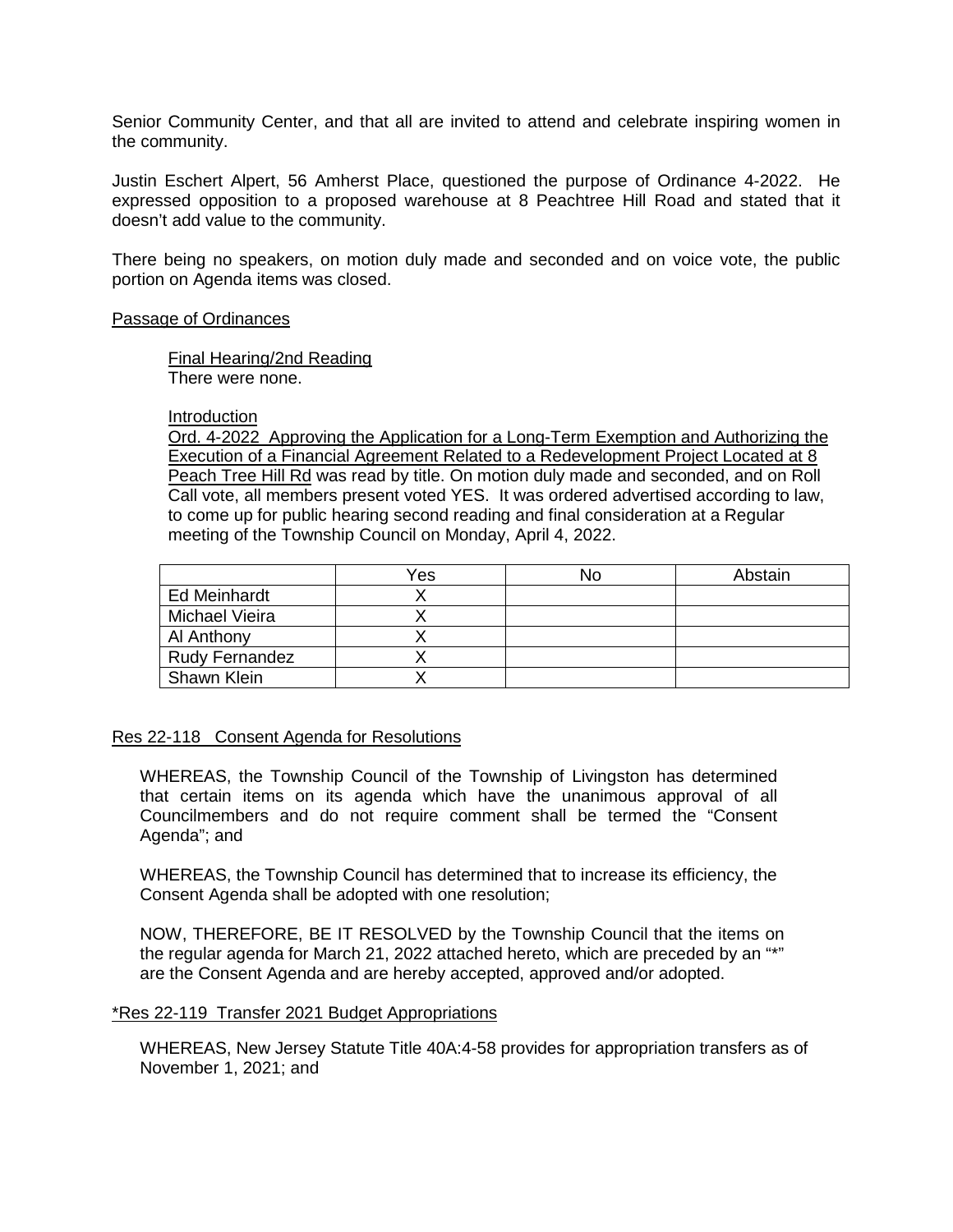BE IT RESOLVED by the Township Council of the Township of Livingston that the following transfers between appropriations be and the same are hereby authorized to be made in conformity with the State Statutes in such cases made and provided; and,

BE IT FURTHER RESOLVED that the Chief Financial Officer be and is hereby authorized to make the necessary entries on the books and 2021 budget in connection with said transfers:

| FROM: | <b>Sewer Operating Expenses</b>    | \$1.00 |
|-------|------------------------------------|--------|
| TO:   | Sewer Down Payment on Improvements | \$1.00 |

NOW, THEREFORE, BE IT RESOLVED, by the Township Council of the Township of Livingston (not less than two-thirds thereof affirmatively concurring) that the transfers listed be made effective December 30, 2021.

## \*Res 22-120 Transfer of 2021 Budget Appropriation Reserves

WHEREAS, N.J.S. 40A:4-58 authorizes transfers between budget appropriation reserves during the first three months of the subsequent fiscal year; and

WHEREAS, certain 2021 budget appropriation reserves are expected to be insufficient to meet expenditure requirements through the end of the fiscal year, and certain 2021 budget appropriations are expected to have funds available to offset these expenditure requirements; and

NOW, THEREFORE, BE IT RESOLVED, by the Township Council of the Township of Livingston (not less than two-thirds thereof affirmatively concurring) that the transfers listed on the attached page be made effective March 21, 2022.

| <b>CURRENT FUND</b>             |                       |             | R-22-120                |
|---------------------------------|-----------------------|-------------|-------------------------|
| <b>Department</b>               | Line Item             | <b>FROM</b> | ΤO                      |
|                                 |                       |             |                         |
| <b>Township Clerk</b>           | <b>Other Expenses</b> | 10,000.00   |                         |
| <b>Information Technology</b>   |                       |             |                         |
|                                 | <b>Other Expenses</b> | 15,000.00   |                         |
|                                 |                       |             |                         |
| Utilities: Electric, Gas & Heat | <b>Other Expenses</b> |             | 25,000.0<br>$\mathbf 0$ |
|                                 |                       |             |                         |
| <b>Total Current Fund</b>       |                       |             | \$                      |
| <b>Transfers</b>                |                       | 25,000.00   | 25,000.0<br>O           |
|                                 |                       |             |                         |

-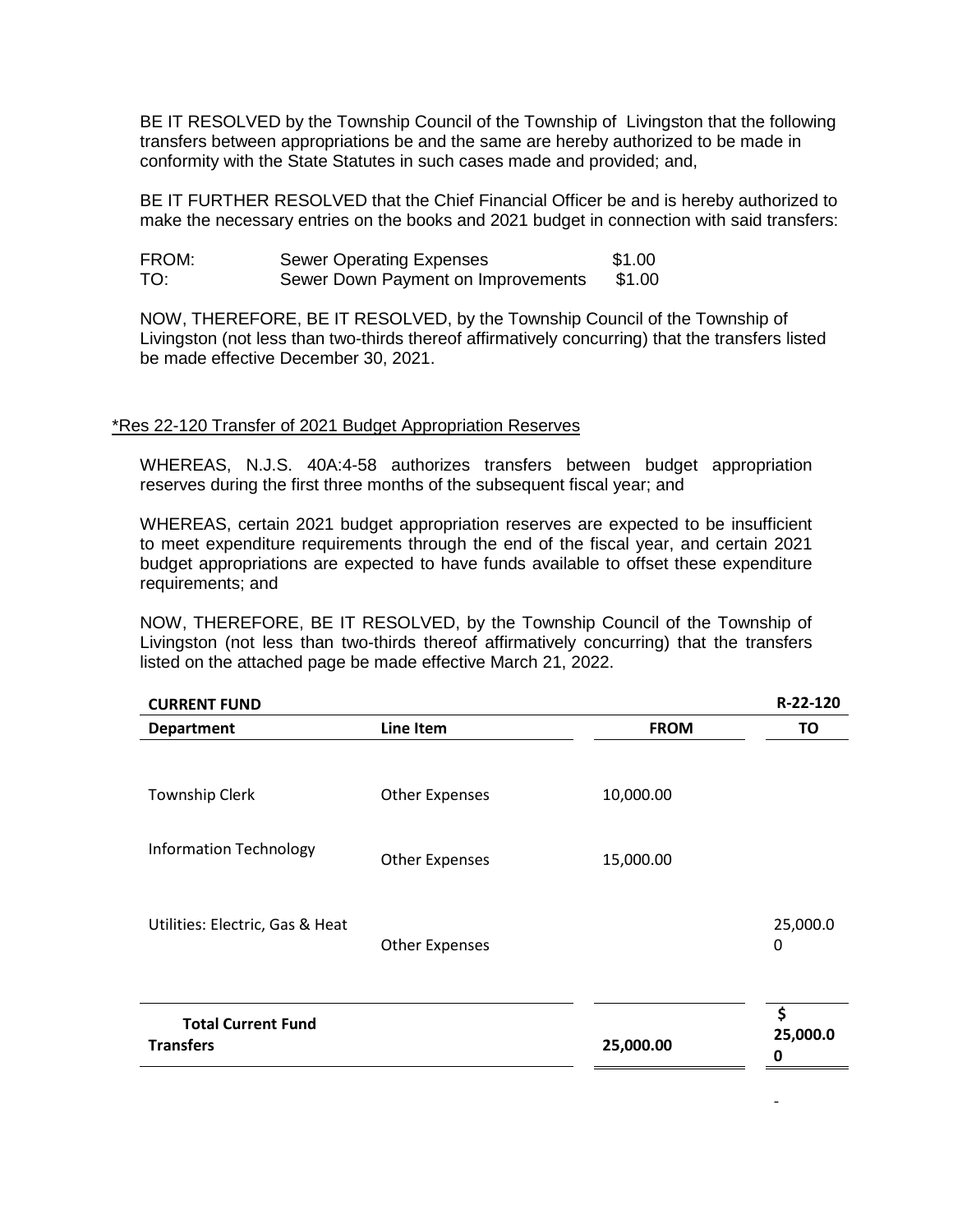**SEWER UTILITY**

|                                                | <b>FROM</b> | ΤO       |
|------------------------------------------------|-------------|----------|
| Salary & Wages                                 | 6,618.32    |          |
| <b>Other Expenses</b>                          |             | 6618.32  |
| <b>Total Sewer Utility</b><br><b>Transfers</b> | 6,618.32    | 6,618.32 |

## \*Res 22-121 Authorizing 2022 Temporary Emergency Appropriations

WHEREAS, an emergent condition as arisen in that the Township of Livingston is expected to enter into contracts, commitments and/or payments prior to the 2022 budget adoption and no adequate provision has been made in the CY2022 temporary budget for the aforesaid purposes; and

WHEREAS, N.J.S.A. 40A: 4-20 provides for the creation of an emergency temporary appropriation for said purpose, and

WHEREAS, the total emergency temporary appropriation resolutions adopted in the year 2021 pursuant to the provisions of Chapter 96, P.L. 1951 (N.J.S.A. 40A:4-20) including this resolution is:

| <b>Current Fund</b>  | \$3,764,000.00 |
|----------------------|----------------|
| <b>Sewer Utility</b> | 500,000.00     |
| <b>Water Utility</b> | 200,000.00     |
| Total                | \$4,464,000.00 |

NOW, THEREFORE, BE IT RESOLVED, by the Township Council of the Township of Livingston, County of Essex, (not less than two-thirds of all members thereof affirmatively concurring) that in accordance with the provision of N.J.S.A. 40A:4-20:

- 1. Emergency temporary appropriations be and the same are hereby made in the amount of \$4,464,000.00 as per attached.
- 2. Said emergency temporary appropriations will be provided for in the 2022 Budget.
- 3. That one certified copy of this resolution be filed with the Director, Division of Local Government Services.

| <b>Current Fund</b>             | Salary & Wages | <b>Other Expenses</b> |  |
|---------------------------------|----------------|-----------------------|--|
| Administrative and Executive    |                | 8,000.00              |  |
| <b>Financial Administration</b> |                | 15,000.00             |  |
| Tax Appeals                     |                | 250,000.00            |  |
| <b>Collection of Taxes</b>      |                | 11,000.00             |  |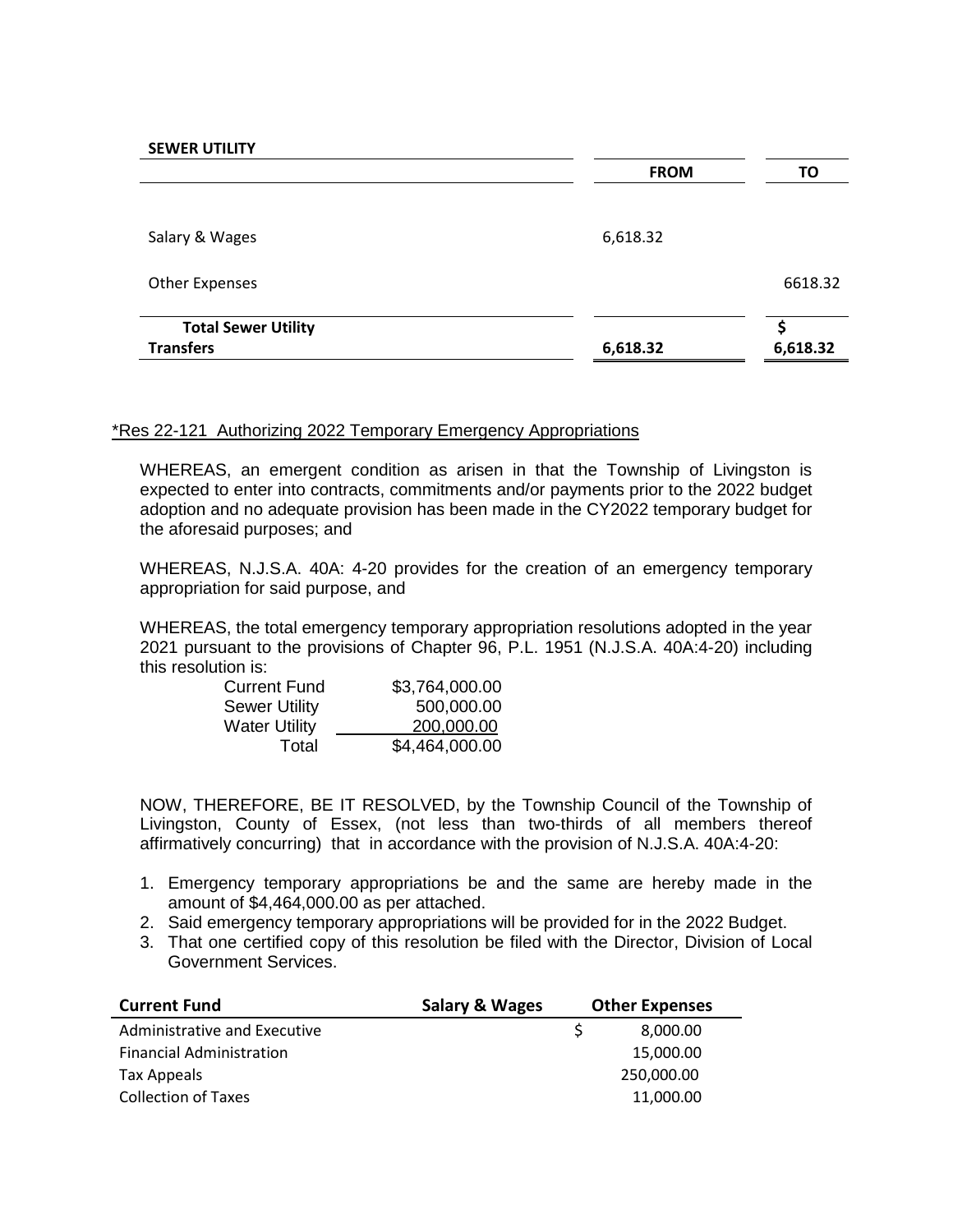| <b>Legal Services and Costs</b>       | 100,000.00                               |  |
|---------------------------------------|------------------------------------------|--|
| <b>Engineering Services and Costs</b> | 2,000.00                                 |  |
| <b>DPW: Streets and Roads</b>         | 232,000.00                               |  |
| <b>Vehicle Maintenance</b>            | 100,000.00                               |  |
| Fire                                  | 26,000.00                                |  |
| Police                                | 100,000.00                               |  |
| Lease Purchase of Vehicles            | 300,000.00                               |  |
| Senior, Youth & Leisure Services      | 20,000.00                                |  |
| Other Insurance                       | 20,000.00                                |  |
| <b>General Liability Insurance</b>    | 200,000.00                               |  |
| Group Health Insurance                | 750,000.00                               |  |
| Group Health Insurance - Waivers      | 30,000.00                                |  |
| Dental Insurance                      | 100,000.00                               |  |
| Solid Waste Collection/Disposal       | 340,000.00                               |  |
| Recycling                             | 110,000.00                               |  |
| Gasoline                              | 150,000.00                               |  |
| <b>Social Security</b>                | 200,000.00                               |  |
| Maintenance of Free Public Library    | 700,000.00                               |  |
| <b>Total Current Fund</b>             | 3,764,000.00<br>$\overline{\phantom{a}}$ |  |
| <b>TOTAL</b>                          |                                          |  |
|                                       | \$<br>3,764,000.00                       |  |
|                                       |                                          |  |
| <b>Water Utility</b>                  |                                          |  |
| <b>Other Expenses</b>                 | 200,000.00                               |  |
| <b>Total Sewer Utility</b>            | 200,000.00<br>\$                         |  |
|                                       |                                          |  |
| <b>Sewer Utility</b>                  |                                          |  |
| <b>Other Expenses</b>                 | 500,000.00                               |  |
| <b>Total Sewer Utility</b>            | \$<br>500,000.00                         |  |
|                                       |                                          |  |
| <b>Swimming Pool Utility</b>          |                                          |  |
|                                       |                                          |  |
| Salary & Wages                        | 50,000.00                                |  |
| <b>Other Expenses</b>                 | 50,000.00                                |  |
| <b>Total Sewer Utility</b>            | \$<br>100,000.00                         |  |
|                                       |                                          |  |

\*Res 22-122 Authorizing Disposition of Surplus Vehicles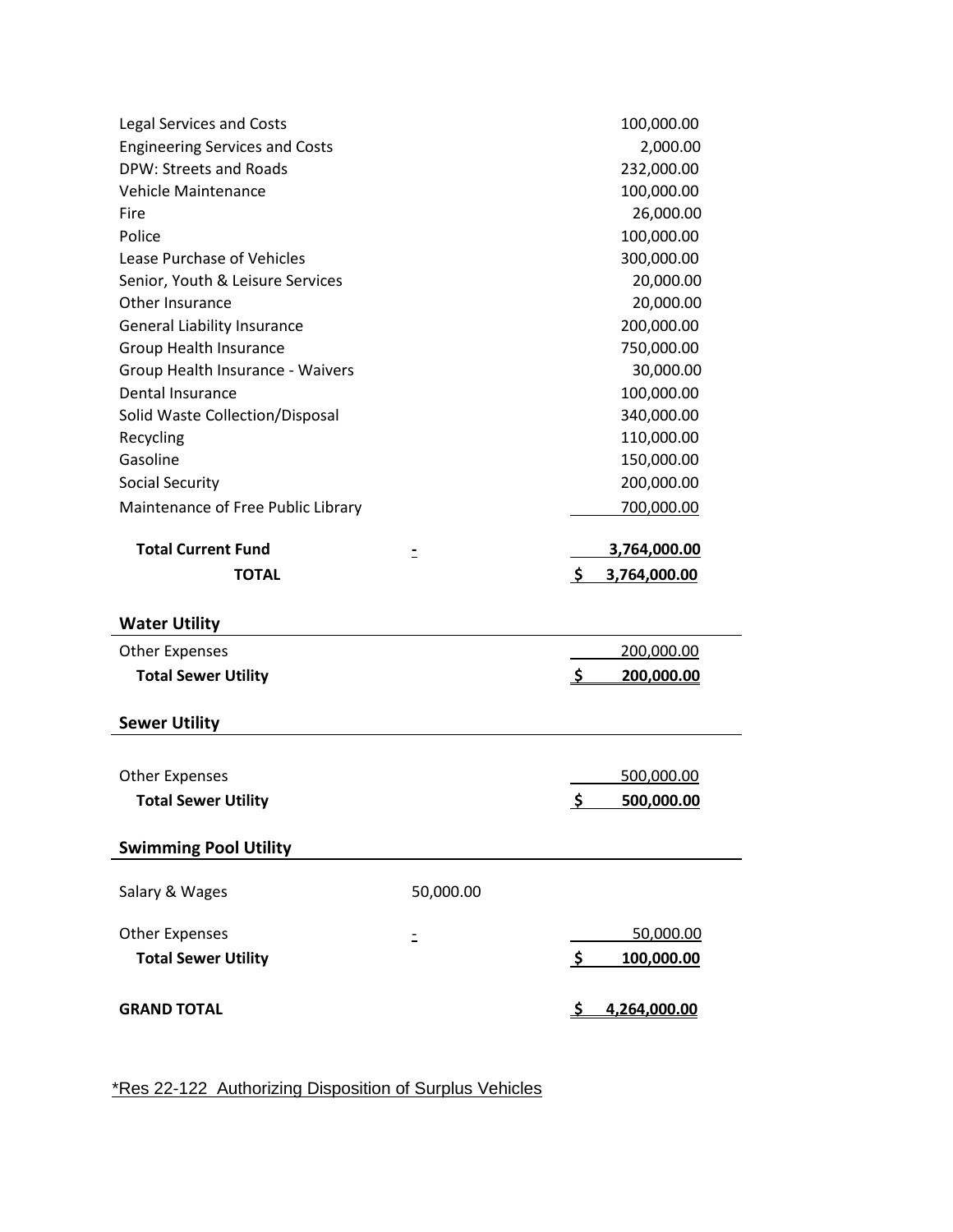WHEREAS, the Township of Livingston is the owner of certain personal property described on the attached Schedule A and which is no longer needed for public purposes; and

WHEREAS, the condition of the items are such that they are not saleable and can be junked; and,

NOW, THEREFORE, BE IT RESOLVED by the Township Council of the Township of Livingston that said property listed in the attached schedule shall be junked.

| <b>Departme</b><br>nt | Item    | QTY | <b>Make</b> | Model              | <b>Serial / VIN Number</b> |
|-----------------------|---------|-----|-------------|--------------------|----------------------------|
| <b>DPW</b>            | Vehicle |     | 2007 Ford   | F550 Super<br>Dutv | 1FDAW57P97EA84718          |
| <b>DPW</b>            | Vehicle |     | 2004 Dodge  | Dakota SXT         | 1D7HG12K04S686866          |

#### \*Res 22-123 Authorizing Purchases Under the State of NJ Cooperative Purchasing Program

WHEREAS, the Township of Livingston, pursuant to N.J.S.A. 40A:11-12(a) and N.J.A.C. 5:34-7.29(c) may by resolution and without advertising for bids, purchase any goods or services under the State of New Jersey Cooperative Purchasing Program for any State contracts entered into on behalf of the State by the Division of Purchase and Property in the Department of Treasury; and,

WHEREAS, the Township of Livingston has the need on a timely basis to purchase goods or services utilizing State contracts; and

WHEREAS, the Township of Livingston intends to enter into contracts with the attached referenced State contract vendors through this resolution and properly executed purchase orders, which shall be subject to all the conditions applicable to current State contracts.

NOW, THEREFORE, BE IT RESOLVED that the Township Council of the Township of Livingston authorizes the purchase of certain goods and services from those approved New Jersey State contract vendors on the attached list, pursuant to all the conditions of the individual State contracts; and

BE IT FURTHER RESOLVED by the Township Council that, pursuant to the N.J.A.C. 5:30-5.5(b), the certification of available funds shall be certified at such time as the goods or services are called for prior to placing the order, and a certification of availability of funds is made by the Chief Financial Officer via an authorized purchase order; and

BE IT FURTHER RESOLVED that the duration of this authorization shall be until December 31, 2022 or upon the expiration of the vendors' contract, whichever event first occurs.

| <b>Commodity/Service</b>                                                             | <b>Vendor</b>                                    | Contract# |
|--------------------------------------------------------------------------------------|--------------------------------------------------|-----------|
|                                                                                      |                                                  |           |
| Aboveground Fuel Tanks Installation, Removal, Repair and<br><b>Related Equipment</b> | <b>Ted Slack Environmental</b><br>Services, Inc. | 42266     |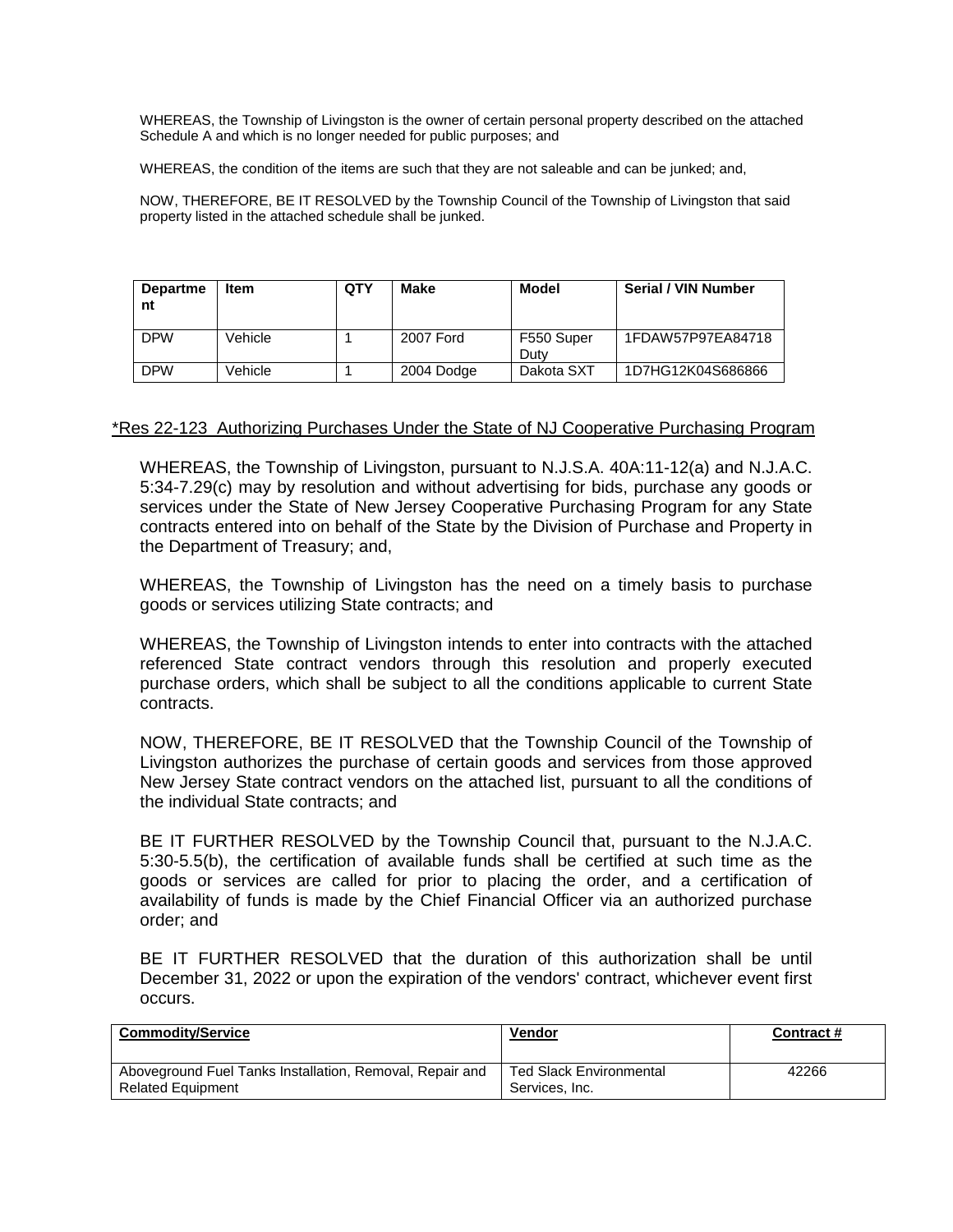| Aboveground Fuel Tanks Installation, Removal, Repair and<br><b>Related Equipment</b>               | Independence Constructors                                   | 42270                              |
|----------------------------------------------------------------------------------------------------|-------------------------------------------------------------|------------------------------------|
| Auctioneering Services: Internet Auctions to Sell Surplus<br>Property                              | Municibid                                                   | 19-GNSV1-00696                     |
| Automotive Parts for Heavy Duty Vehicles                                                           | Beyer Bros Corp                                             | 42069                              |
| Automotive Parts for Heavy Duty Vehicles                                                           | Dover Brake & Clutch, Inc.                                  | 42094                              |
| Automotive Parts for Heavy Duty Vehicles                                                           | Route 23 AutoMall                                           | 42073                              |
| Automotive Parts for Heavy Duty Vehicles                                                           | Trius, Inc.                                                 | 42108                              |
| <b>Automotive Lubricants</b>                                                                       | IEH Auto Parts, LLC                                         | 20-FLEET-01344                     |
| Breakaway Upost Sign Support                                                                       | Garden State Highway Products                               | 19-FLEET-01137                     |
| M0483- Computers, Equipment, Peripherals & Related<br>Services                                     | Dell Marketing L.P.                                         | 19-TELE-00656                      |
| M0483- Computers, Equipment, Peripherals & Related<br><b>Services</b>                              | CDW Government, LLC                                         | 89980                              |
| M0483- Computers, Equipment, Peripherals & Related<br>Services                                     | Gold Type Business Machines,<br>Inc.                        | 89980                              |
| M0483- Computers, Equipment, Peripherals & Related<br>Services                                     | SHI International Corp.                                     | 89980                              |
| M0483- Computers, Equipment, Peripherals & Related<br>Services                                     | <b>Wireless Electronics</b>                                 | 89980                              |
| M0483- Computers, Equipment, Peripherals & Related<br>Services                                     | Ocean Computer Group, Inc.                                  | 19-TELE-00656                      |
| M0483- Computers, Equipment, Peripherals & Related<br><b>Services</b>                              | <b>EMC Corporation</b>                                      | 89968                              |
| M0483- Computers, Equipment, Peripherals & Related<br>Services                                     | HP, Inc.                                                    | 89974                              |
| M4002- NAPSO ValuePoint Cloud Solutions                                                            | SHI International Corp.                                     | 21-TELE-01360                      |
| Computers, Equipment, Peripherals & Related Services                                               | CDW Government, LLC                                         | 40166                              |
| Computers, Equipment, Peripherals & Related Services                                               | Microsoft                                                   | 40166                              |
| Computers, Equipment, Peripherals & Related Services                                               | SHI International Corp.                                     | 40166                              |
| <b>Copiers, Multifunction Devices</b>                                                              | <b>Xerox Corporation</b>                                    | 40469                              |
| Copiers, Maintenance and Supplies                                                                  | Ricoh USA, Inc.                                             | 40467                              |
| <b>Environmental Testing Instruments</b>                                                           | Applied Analytics, Inc.                                     | 21-FOOD-01687                      |
| Fence, Chain Link (Installation & Replacement)                                                     | <b>Consolidated Steel &amp; Aluminum</b><br>Fence Co., Inc. | 88680                              |
| Firefighter Protective Clothing and Equipment                                                      | Skylands Area Fire Equipment &<br>Training, LLC             | 17-FLEET-00810                     |
| Firefighter Protective Clothing and Equipment                                                      | Firefighter One, LLC                                        | 17-FLEET-00807 &<br>17-FLEET 00819 |
| Facilities, Maintenance Repair & Operations (MRO) &<br><b>Industrial Supplies</b>                  | Grainger                                                    | 19-FLEET-00566                     |
| Facilities, Maintenance Repair & Operations (MRO) &<br><b>Industrial Supplies</b>                  | Fastenal                                                    | 19-FLEET-00565                     |
| Facilities, Maintenance Repair & Operations (MRO) &<br>Industrial Supplies (Custom Orders)         | Fastenal                                                    | 19-FLEET-00678                     |
|                                                                                                    |                                                             |                                    |
| Influenza Vaccine                                                                                  | FFF Enterprises, Inc.                                       | 41502                              |
| Inspection of Fire Suppression                                                                     | Johnson Controls Fire Protection                            | 83717                              |
| Law Enforcement Firearms Equipment and Supplies                                                    | Atlantic Tactical, Inc.                                     | 17-FLEET-00732 &<br>17-FLEET-00787 |
| Law Enforcement Firearms Equipment and Supplies<br>Law Enforcement Firearms Equipment and Supplies | Beyer Fleet, LLC<br>Beyer Fleet, LLC                        | 17-FLEET-00719                     |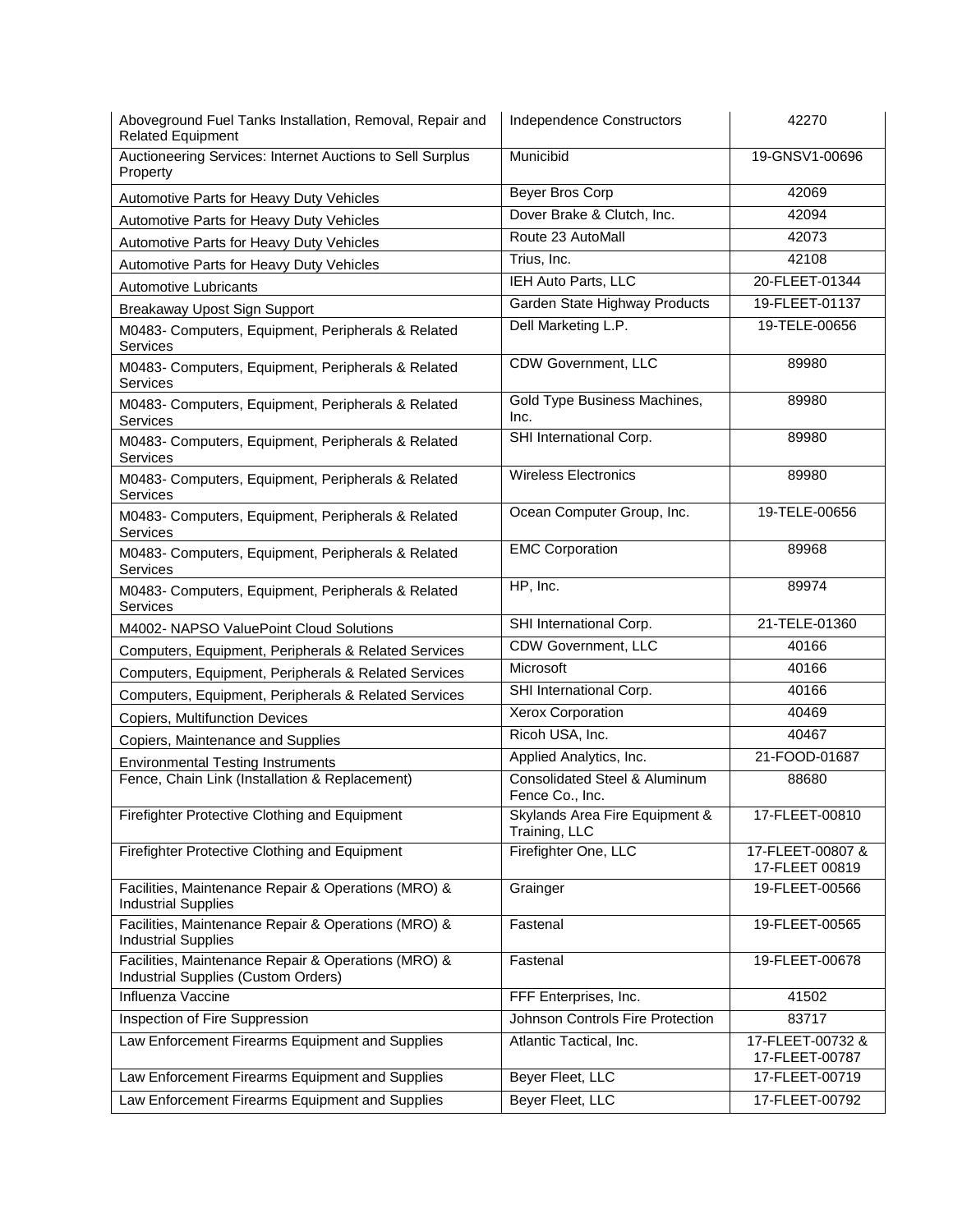| Law Enforcement Firearms Equipment and Supplies                                 | Beyer Fleet, LLC                                    | 17-FLEET-00761                                                                                                     |
|---------------------------------------------------------------------------------|-----------------------------------------------------|--------------------------------------------------------------------------------------------------------------------|
| Law Enforcement Firearms Equipment and Supplies                                 | Beyer Fleet, LLC                                    | 17-FLEET-00728                                                                                                     |
| Law Enforcement Firearms Equipment and Supplies                                 | Eagle Point Gun Shop                                | 17-FLEET-00721                                                                                                     |
| Law Enforcement Firearms Equipment and Supplies                                 | Elite Emergency Lights, LLC                         | 17-FLEET-00749                                                                                                     |
| Law Enforcement Firearms Equipment and Supplies                                 | Gen-El Safety and Industrial<br>Products            | 17-FLEET-00722                                                                                                     |
| Law Enforcement Firearms Equipment and Supplies                                 | <b>General Sales Administration</b>                 | 17-FLEET-00760                                                                                                     |
| Law Enforcement Firearms Equipment and Supplies                                 | Lawman Supply Co., NJ Inc.                          | 17-FLEET-00740, 17-<br>FLEET-00754 & 17-<br>FLEET-00751                                                            |
| Law Enforcement Firearms Equipment and Supplies                                 | SF Mobile Vision, Inc.                              | 17-FLEET-00731                                                                                                     |
| Law Enforcement Firearms Equipment and Supplies                                 | MPH Industries, Inc.                                | 17-FLEET-00755                                                                                                     |
| Law Enforcement Firearms Equipment and Supplies                                 | Turn Out Fire and Safety                            | 17- FLEET-00751,<br>17-FLEET-00752, 17-<br>FLEET-00778, 17-<br>FLEET-00813, 17-<br>FLEET-00113 & 16-<br>FOOD-00113 |
| Mailroom Equipment and Maintenance                                              | Quadient, Inc.                                      | 41267                                                                                                              |
| Maintenance & Repair Heavy Duty Vehicles                                        | Route 23 AutoMall                                   | 89262                                                                                                              |
| Maintenance & Repair Heavy Duty Vehicles                                        | A. Lembo Car & Truck Collision,<br>Inc.             | 89274                                                                                                              |
| Marine Craft: Boat, Motor, Trailer                                              | Firefighter One, LLC                                | 86336                                                                                                              |
| OEM Automotive Parts for Light Duty Vehicles                                    | <b>Beyer Bros Corp</b>                              | 19-FLEET-00922                                                                                                     |
| OEM & NON-OEM Maintenance and Repair Services for<br>Light/Medium Duty Vehicles | American Hose & Hydraulics Co.                      | 40866                                                                                                              |
| OEM & NON-OEM Maintenance and Repair Services for<br>Light/Medium Duty Vehicles | Beyer Bros Corp                                     | 40801                                                                                                              |
| OEM & NON-OEM Maintenance and Repair Services for<br>Light/Medium Duty Vehicles | Route 23 AutoMall                                   | 40812                                                                                                              |
| Non-OEM Automotive Parts & Accessories for Light Duty<br>Vehicles               | Samuels, Inc. d/b/a Buy-Wise<br><b>Auto Parts</b>   | 85992                                                                                                              |
| Non-OEM Automotive Parts & Accessories for Light Duty<br>Vehicles               | Route 23 AutoMall                                   | 86007                                                                                                              |
| Parks & Playground Equipment                                                    | Ben Shaffer Recreation, Inc.                        | 16-FLEET-00135                                                                                                     |
| Parks & Playground Equipment                                                    | MRC, Inc.                                           | 16-FLEET-00121                                                                                                     |
| Parts & Repairs for Road Maintenance Equipment                                  | Trius, Inc.                                         | 85856                                                                                                              |
| Parts & Repairs for Lawn & Grounds Equipment                                    | Storr Tractor Company                               | 43038                                                                                                              |
| Purchasing Card System for the State of NJ                                      | FIA Card Services, NA, A Bank of<br>America Company | 84675                                                                                                              |
| Radio Communication Equipment                                                   | Gold Type Business Machines,<br>Inc.                | 83909                                                                                                              |
| Radio Communication Equipment                                                   | Micro Strategies, Inc.                              | 83921                                                                                                              |
| Radio Communication Equipment and Accessories                                   | Motorola Communications &<br>Electronics, Inc/      | 83909                                                                                                              |
| Radio Communication Equipment and Accessories                                   | Philip M. Casciano Associates,<br>Inc.              | 83900                                                                                                              |
| Radio Communication Equipment and Accessories                                   | <b>Regional Communications</b>                      | 83909                                                                                                              |
| Rock Salt, Treated Salt & Solar Salt                                            | East Cost Salt Dist., Inc.                          | 20-FLEET-01520                                                                                                     |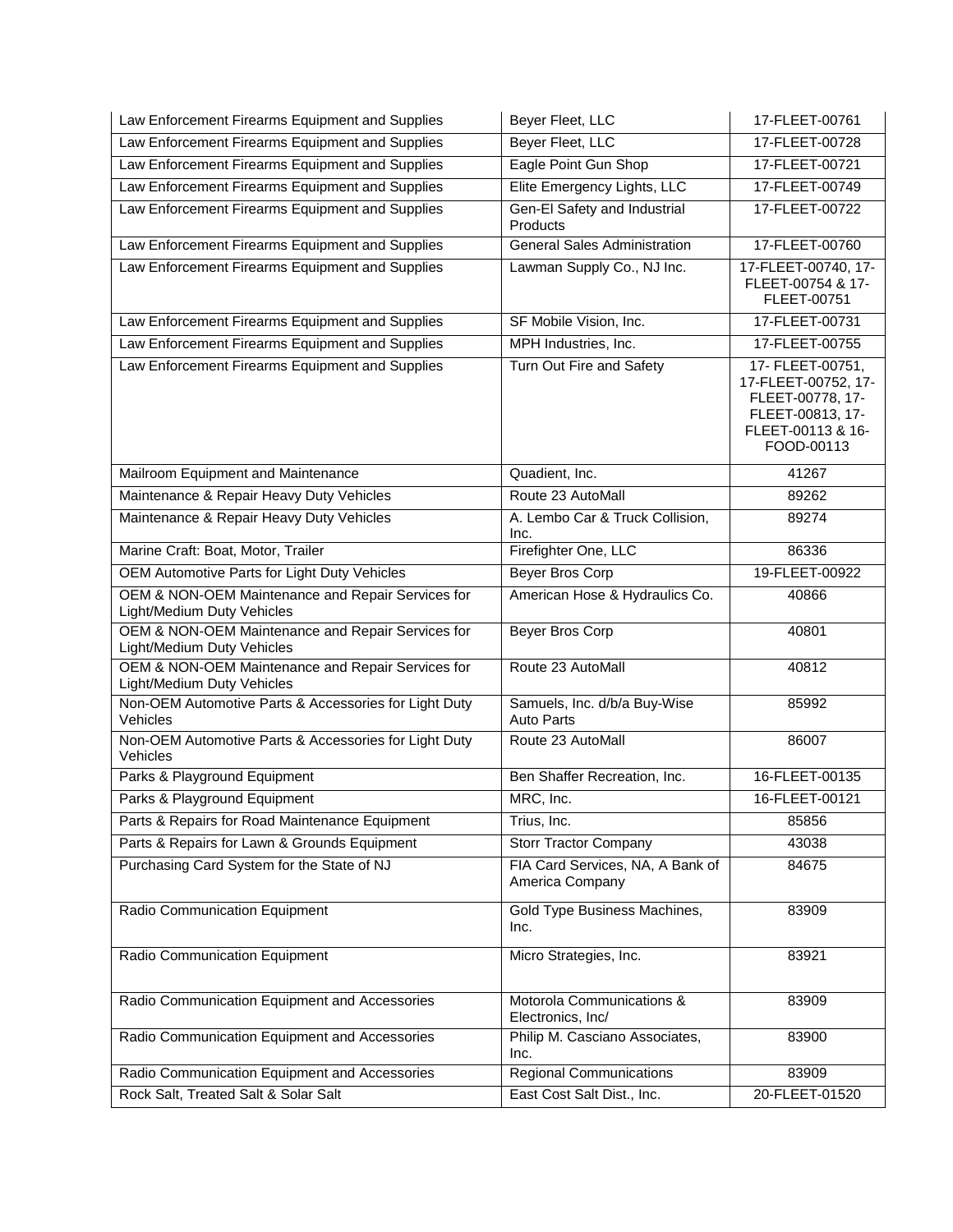| Rock Salt, Treated Salt & Solar Salt                                | Morton Salt, Inc.                     | 20-FLEET-01519 |
|---------------------------------------------------------------------|---------------------------------------|----------------|
| Signs- reflective fluorescent roll-up warning signs                 | Garden State Highway Products         | 20-FLEET-01159 |
| Snow Plow Parts, and Grader & Loader Blades                         | A & K Equipment Company, Inc.         | 88273          |
| Software Reseller Services                                          | Dell Marketing L.P.                   | 20-TELE-01510  |
| Statewide Equipment and Space Rental                                | United Rentals North America,<br>Inc. | 19-GNSV2-00853 |
| Telecommunications Equipment & Services                             | Johnston GP, Inc.                     | 80802          |
| Tires, Tubes and Services                                           | Firestone Complete AutoCare           | 19-FLEET 00708 |
| Tires, Tubes and Services                                           | Cleveland Auto Tire                   | 19-FLEET 00708 |
| Tree Trimming, Pruning & Removal Services                           | Rich Tree Service, Inc.               | 18-DPP-00645   |
| Office Supplies & Recycled Copy Paper                               | W B Mason Company, Inc.               | 0000003        |
| Ultra Low Sulfur Diesel and Biodiesel                               | National Fuel Oil, Inc.               | 19-FOOD-01100  |
| Vehicles, Trucks, Pick-Up Class 1                                   | Chas S. Winner Inc.                   | 17-Fleet-00212 |
| Vehicles, Trucks, Class 2, Pickup/Utility, with Snow Plow<br>Option | Chas S. Winner Inc.                   | 88726          |
| Vehicles, Trucks, Class 3, Pickup/Utility, with Snow Plow<br>Option | Chas S. Winner Inc.                   | 88758          |
| Wireless Devices and Services                                       | <b>Verizon Wireless</b>               | 82583          |

\*Res 22-124 Authorizing 2022 Inclusive Healthy Communities Grant Application

WHEREAS, the Township of Livingston desires to apply for and obtain a grant from the

New Jersey State Department of Human Services Division of Disability Services for approximately \$60,000 to promote and implement initiatives that support the health and well-being of individuals with disabilities in Livingston.

Approx.Grant Funds \$60.000 Cash Match \$ 15,000 (or 25% of award)

BE IT THEREFORE RESOLVED,

1) that the Township of Livingston does hereby authorize the application for such a grant; and

2) recognizes and accepts that the Department may offer a lesser or greater amount and therefore, upon receipt of the grant agreement from the New Jersey State Department of Human Services Division of Disability Services, does further authorize the execution of any such grant agreement; and also, upon receipt of the full executed agreement from the Department, does further authorize the expenditure of funds pursuant to the terms of the agreement between the Township of Livingston and the New Jersey State Department of Human Services Division of Disability Services.

 3) BE IT FURTHER RESOLVED that the persons whose names, titles and signatures appear below are authorized to sign the application, and that they or their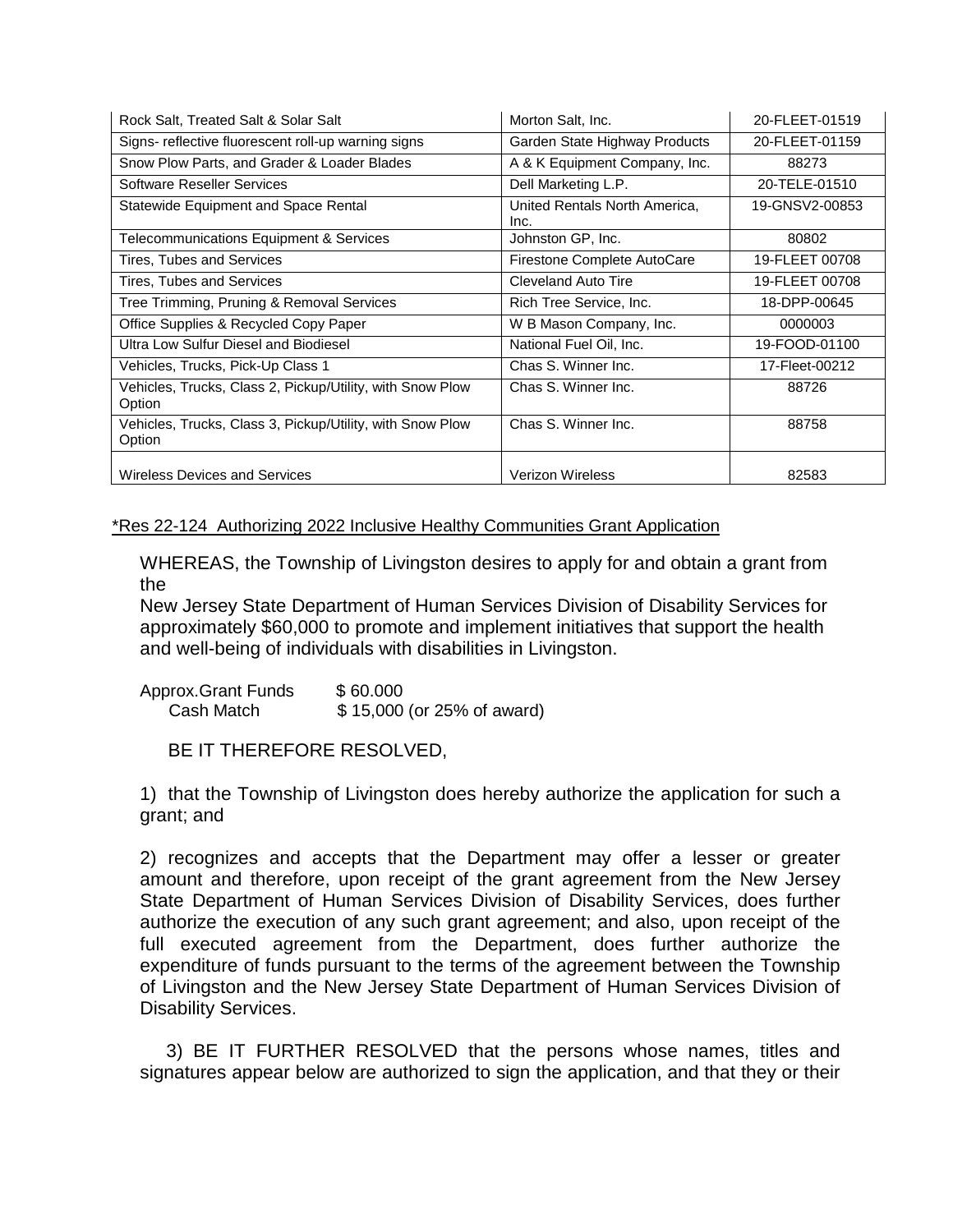successors in said titles are authorized to sign the agreement, and any other documents necessary in connection therewith:

Edward Meinhardt **Barry Lewis** Barry Lewis

Mayor **Mayor** Manager **Manager** Township Manager

\_\_\_\_\_\_\_\_\_\_\_\_\_\_\_\_\_\_\_\_\_\_\_\_\_\_\_\_\_\_

# \*Res 22-125 Authorizing Contract with Miracle Chemical Co for Supply of Water Treatment **Chemicals**

**WHEREAS,** on April 26, 2021 the Township Council of the Township of Livingston awarded a contract to Miracle Chemical Company, Inc. ("Miracle") for the supply of water treatment chemicals; and

**WHEREAS**, Miracle has requested to amend the contract by revising the end date of its existing contract from April 30, 2023 to April 30, 2022; and

**WHEREAS**, the request made by Miracle Chemical Company, Inc. is due to market conditions that have rendered it impossible for Miracle to perform it contractual obligations; and

**WHEREAS**, after reviewing the circumstances presented by Miracle, the availability to the Township of the needed chemicals under purchasing cooperatives, and to avoid the disruption of supply and the legal costs of seeking to enforce the contract, the Township Purchasing Agent and Township Manager have recommended that the Township approve the amendment of the contract.

**NOW, THEREFORE, BE IT RESOLVED,** by the Township Council of the Township of Livingston, in the County of Essex, State of New Jersey, that it authorizes the amendment of the term of the existing contract with Miracle Chemical Company, Inc. for the supply of water treatment chemicals to provide for an end date of April 30, 2022.

On motion duly made and seconded, and on roll call vote, all members present voting YES, Resolutions 22-118 through 22-125 were adopted.

# Q. Public Portion (on any subject—3 minute time limit)

On motion duly made and seconded, and on voice vote, the public portion was opened.

Deputy Clerk Mazzucco read an email from Arleen Winston Goldman, at 1207 Pointe Gate Drive, regarding the overdevelopment of land in the Township.

Deputy Clerk Mazzucco read an email from Jack Levine, 30 Harvest Lane, regarding the purchase of 28 Harvest Lane by Habitat for Humanity. Township Manager Lewis added that this property was never a part of the Township's Open Space records.

Nilesh Mhatre, 96 S Ashby, thanked the DPW for all their efforts and the pickle ball courts at Northland.